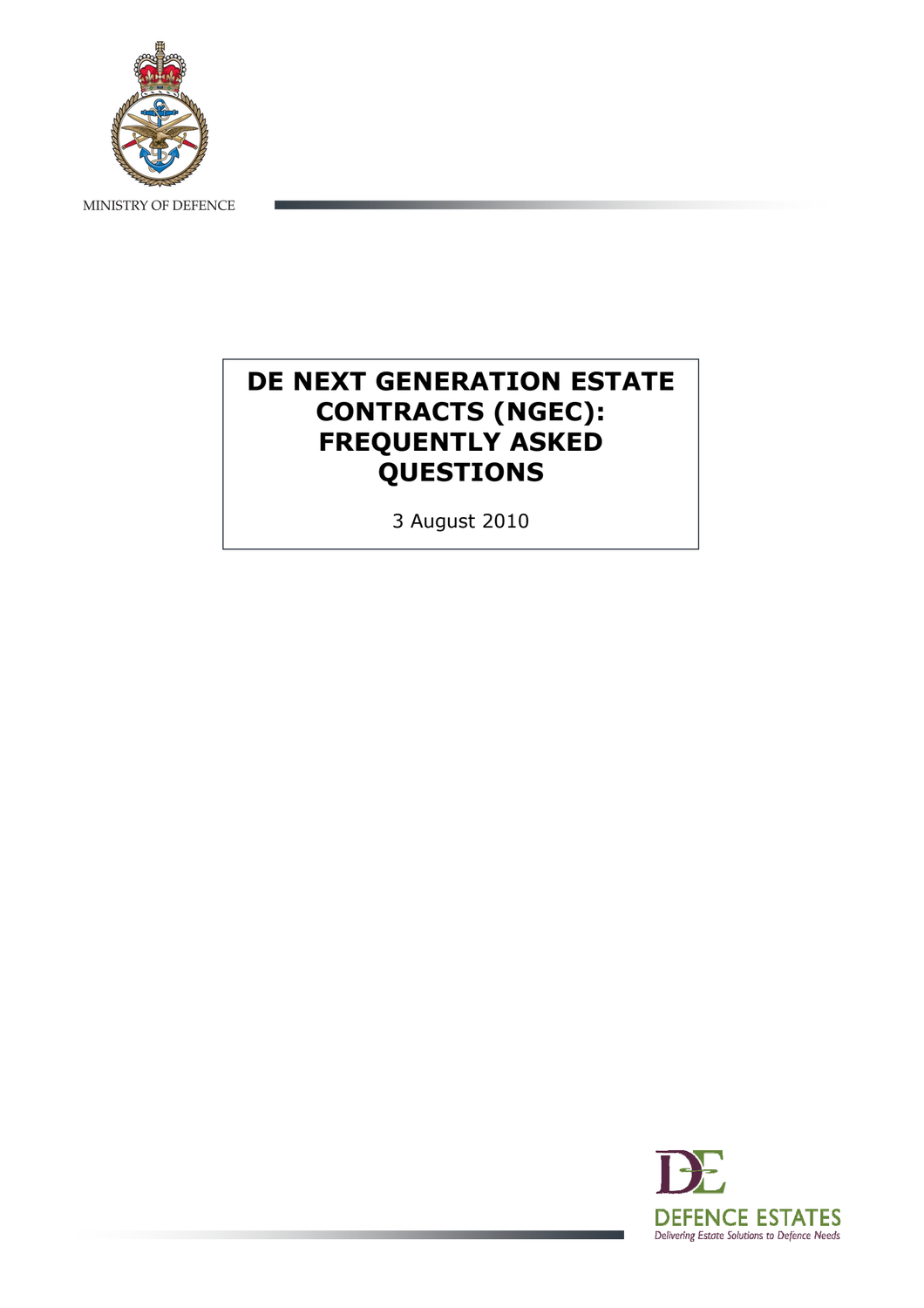# How will the NGEC programme ensure improving value for the taxpayer?

We have been working with other Government and private sector clients to see what has worked well in their current procurement models and the areas that they would wish to improve. We have also undertaken a "lessons learnt" exercise with our current suite of contracts and with wider industry, through a series of industry days and focus groups. We intend to bring this learning together in the development of the new contracts and in our procurement strategy.

Given the current fiscal position it is absolutely essential that we can demonstrate that the contracts we put in place will not only deliver the estate required by our Armed forces, but that they will also do it a cost-effective way. We will be using the tendering process to ensure that we get contractors with the right culture of continuous improvement and value for money to be able to achieve this.

#### Industry is moving away from frameworks and collaborative partnering, so why is NGEC moving towards them?

Both frameworks and partnering are used by other Government departments, and for a large estate-owning department like the MOD there are clear benefits. Partnering capitalises on industry's ability and expertise in risk-management, managing large supply chains, and developing innovative approaches to service delivery. Frameworks offer ongoing competiveness between approved suppliers, the selection of best value, flexibility, and – because heads of terms are pre-signed – speed of contract development.

We have conducted a wide consultation with representatives across the Defence estate community and industry on the best combination of these two arrangements.

#### How have you captured lessons learnt from the current set of contracts?

We have gathered evidence from DE staff, industry and customers about their experiences with the current set of prime contracts. This has been submitted via template forms so that we get the necessary evidence in a usable state. From this material we have captured "lessons learnt" on a database, and will be analysing these and using them to inform the Model Development phase. We have also consulted industry through a series of seminars and questionnaires to capture ideas and best practice.

Additionally we are undertaking an OGC Programme 0 "Stage 5 review" this summer, for an independent assessment of the benefits provided by the current set of contracts.

#### How are you capturing and presenting what the future contracts need to achieve?

We are developing these requirements on two levels. Firstly at a strategic level we are working with customers and DE estate managers to develop high-level "key user requirements" (KURs), which are likely to include themes such as maintenance of essential assets, statutory compliance, information management and project delivery.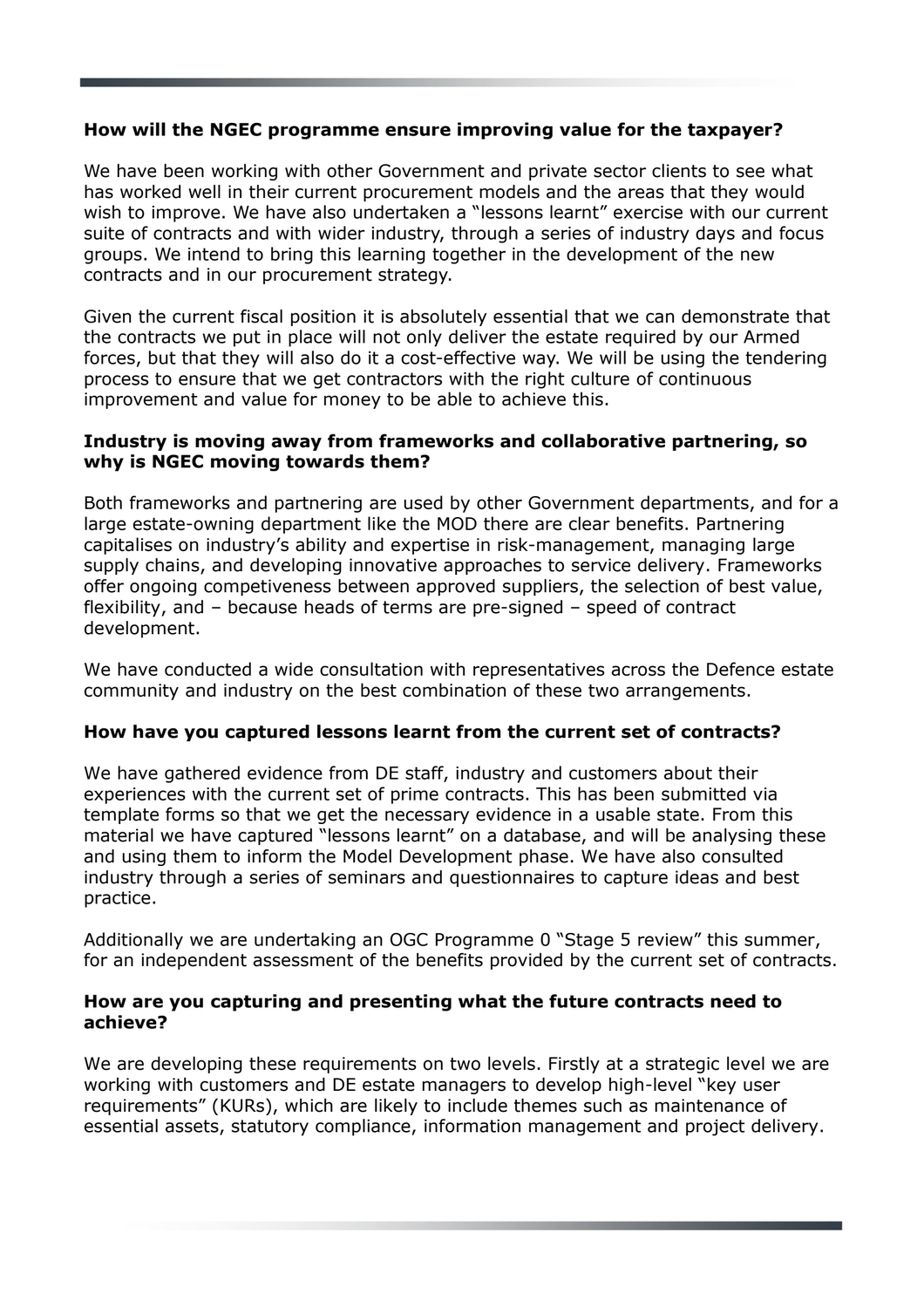Secondly as we develop the contract models, we will develop lower-level user requirements, such as reactive maintenance response times and call-desk performance.

# What are the anticipated benefits of the NGEC contracts?

We are working closely with organisations right across government and industry to accumulate best practices, and learn from experience and expertise, with a view to maximising operational efficiency, and creating contracts that enable contractors to deliver the best results they can.

We are designing to contracts to be as flexible as possible, so that new projects and changes to contract scope can be accommodated during the life of the contracts. We are embedding cross-Government aims such as improved sustainability, energy management, and procurement efficiency into the contracts.

The NGEC programme is running alongside the Strategic Defence Review, to ensure that the new arrangements are best able to meet the evolving requirements of the Armed Forces.

Robust performance evaluation is central to NGEC, and to ensure that the contracts are fully evaluated, we are developing a "benefits management strategy" for recording the practical performance of the new contracts against the benefits that are identified at the outset.

# How are you introducing sustainable procurement and energy efficiency into contracts?

Sustainability and energy performance are vital to delivering improved value for money, and these principles will be embedded into the new contracts.

NGEC has worked with representatives from across industry in a dedicated focus group to explore the best approach to incentivising contractors to deliver against Government sustainability targets, including on energy efficiency and carbon emissions. These discussions included the potential for incentivising contractors to fund the delivery of low-carbon facilities and recover their costs through the energy savings.

The programme is also developing appropriate criteria for scoring and prioritising estate management work in sustainability terms, and for evaluating ongoing contract performance against departmental targets.

#### Given that the value of an estate increases over time, have you explored leasing options?

Yes, at the outset of the programme, concepts such as sale-and-leaseback of the whole Defence estate and a "whole estate" PFI were analysed the NGEC team as potential options. These were then included in the Initial Gate business case submitted to the IAB. However the IAB confirmed that these options were not appropriate.

# How important is NGEC?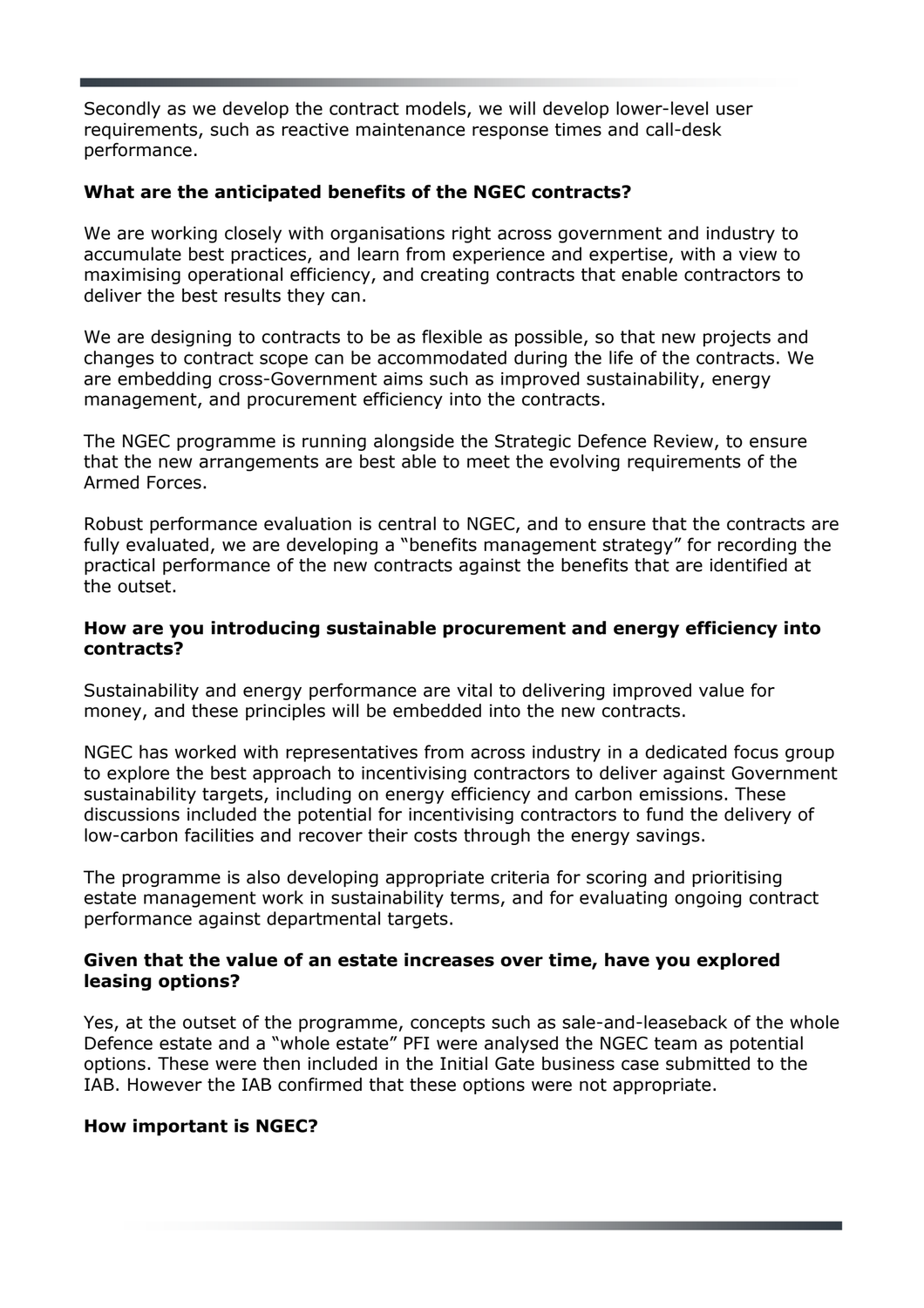The NGEC programme is a key component of the Defence Change Programme to modernise MOD business processes. It will result in contracts amounting to £500m- £600m pounds sterling per annum (exclusive of major estate projects and work funded by DE customers) for future maintenance and development of the Defence estate.

# Are there any parts of the Defence estate which NGEC will not cover?

Yes, it has been decided that the Volunteer Estate (VE), which covers facilities for the Reserve Forces, Territorial Army and cadets associations, should not be included within NGEC until issues such as asset ownership, funding and functional role have been resolved. It has also been decided to exclude any soft facilities management which is currently controlled by top-level budget holders and is therefore not included in the current contracts from NGEC. However both VE and soft facilities management could be integrated into NGEC in future.

The overseas Defence estate (including in Germany, Gibraltar, Cyprus, the Falklands, and Kenya) and the US Forces estate in the UK are also currently excluded from the programme.

# Who is in charge of the NGEC programme?

The "Senior Responsible Owner" is the Chief Executive of Defence Estates, who leads the programme and ultimately ensures that it meets its objectives. The programme director is Steve Rice, who provides strategic direction and represents the NGEC team at the programme board. The programme is managed by Mike Pearson, and contract development is led by Mark Grant.

# What will be the impact of Defence spending cuts on the future contracts?

NGEC seeks to ensure best value for money, and is working with industry and customers to achieve best effect with every pound spent, and realise efficiency savings. It is too early in the programme to identify how and how much.

However within NGEC development work we are incorporating some outputs from Programme Promptu, under which the existing prime contracts are being renegotiated to cope with reductions in funding and to deal with injected work where it is most needed.

# Are foreign companies entitled to bid for contracts?

Yes, the future contracts will be advertised across the EU in the Official Journal of the European Union (OJEU), and any company in the world is entitled to bid. However all companies will be judged equally in terms of their ability to deliver on the Key Business Requirements, working closer Defence customers.

# How many staff are working on the NGEC programme and how much will it cost?

We are currently working on the programme resource plan, including manpower and funding requirements, as part of the PR11 financial planning round.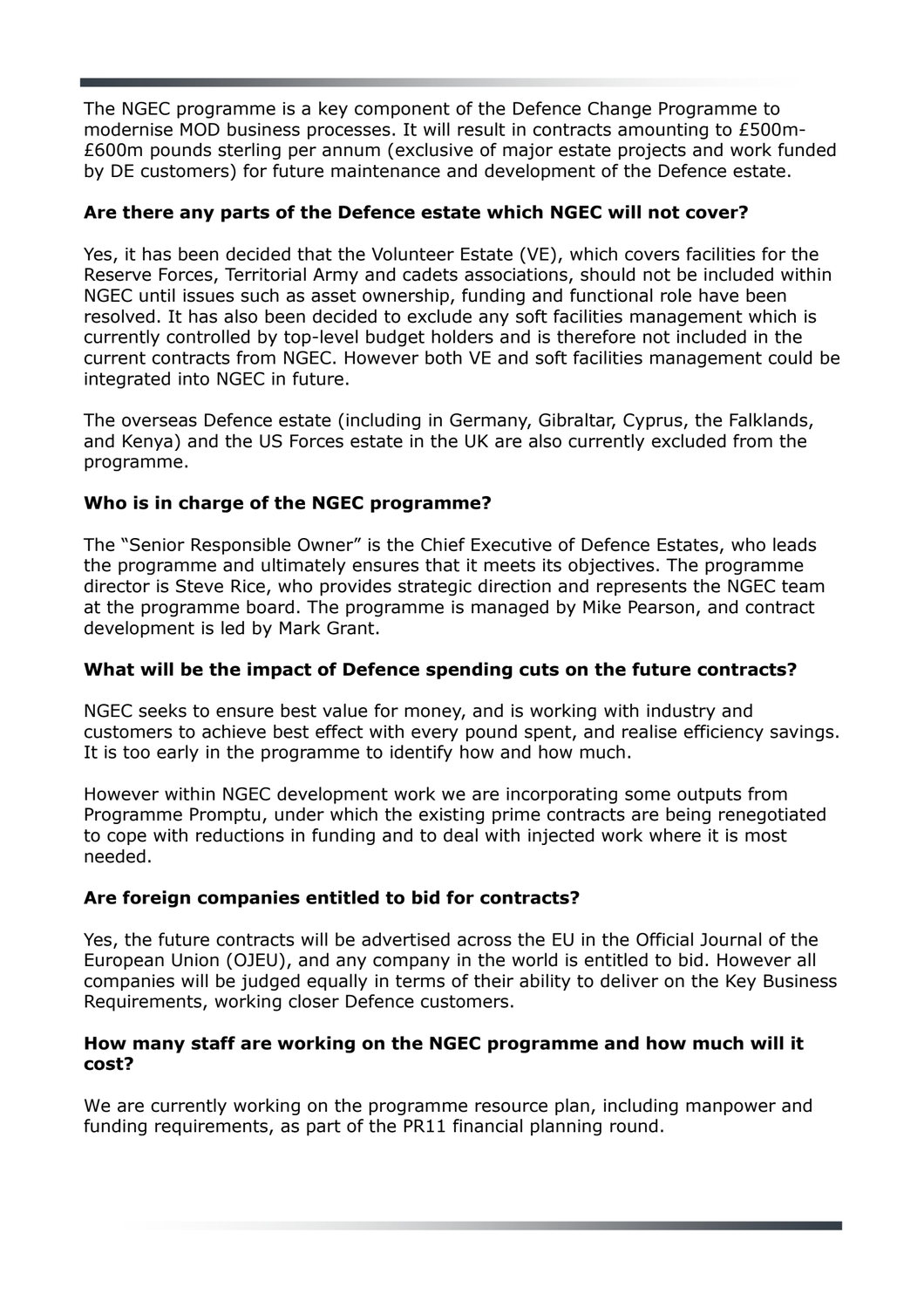#### Will any jobs be lost across Defence Estates and in industry as a result of NGEC?

It is too early to give any detail of the consequences to the structure of DE and to staff positions in the MOD. We will however, following ministerial approval work up the detail of such implications and work with the Trades Unions in doing this. Informal consultation will continue with the TUs and formal consultation will take place as soon as we have sufficient details to do so.

# What involvement can regional companies and small-to-medium enterprises (SMEs) have in these contracts?

We are considering how best to incentivise our suppliers to involve SMEs in the supply chain. Industry is being consulted on this within the NGEC Industry Focus Groups.

#### Will the work delivered by non-DE contracts like the Colchester PFI and Project Allenby Connaught be included under NGEC?

The current estate PFIs are long-term, established arrangements, and for this reason it was recommended within the Initial Gate business case, and approved by the IAB, that they should be excluded from the NGEC programme.

# Will the future contracts be making use of project bank accounts to ensure prompt payment for subcontractors?

The "project bank account" is currently being trialled by DE Operations International with the aim of reducing payment times for supply chain members. We are closely following the trial, and will consider incorporating project bank accounts into the new contracts when the trial outcomes are known.

# How did you decide which companies should participate in the Industry Focus Groups?

Delegates were selected for the Industry Focus Groups via a questionnaire circulated after the Industry Day that was held in February 2010. Delegates were assigned to specific groups on the basis of the preferences that were specified in those questionnaires. We ensured that across all the groups there was no more than one representative, that within each group there was a mix of current DE suppliers and potential suppliers from wider industry, and where possible a broad range of expertise.

#### Are companies not represented at the Industry Focus Groups still in with an equal chance of winning contracts?

Yes, absolutely. The purpose of the Focus Groups has been to harness industry expertise, and to identify best practice from across industry to enhance contract development. Participation in the Focus Groups in no way implies any commercial advantage for those companies involved, and results from the groups have been made available to all, including on the Defence internet. The process of selecting companies to bid for the contracts is subject to European legislation and Defence procurement processes, and remains independent of the Focus Groups.